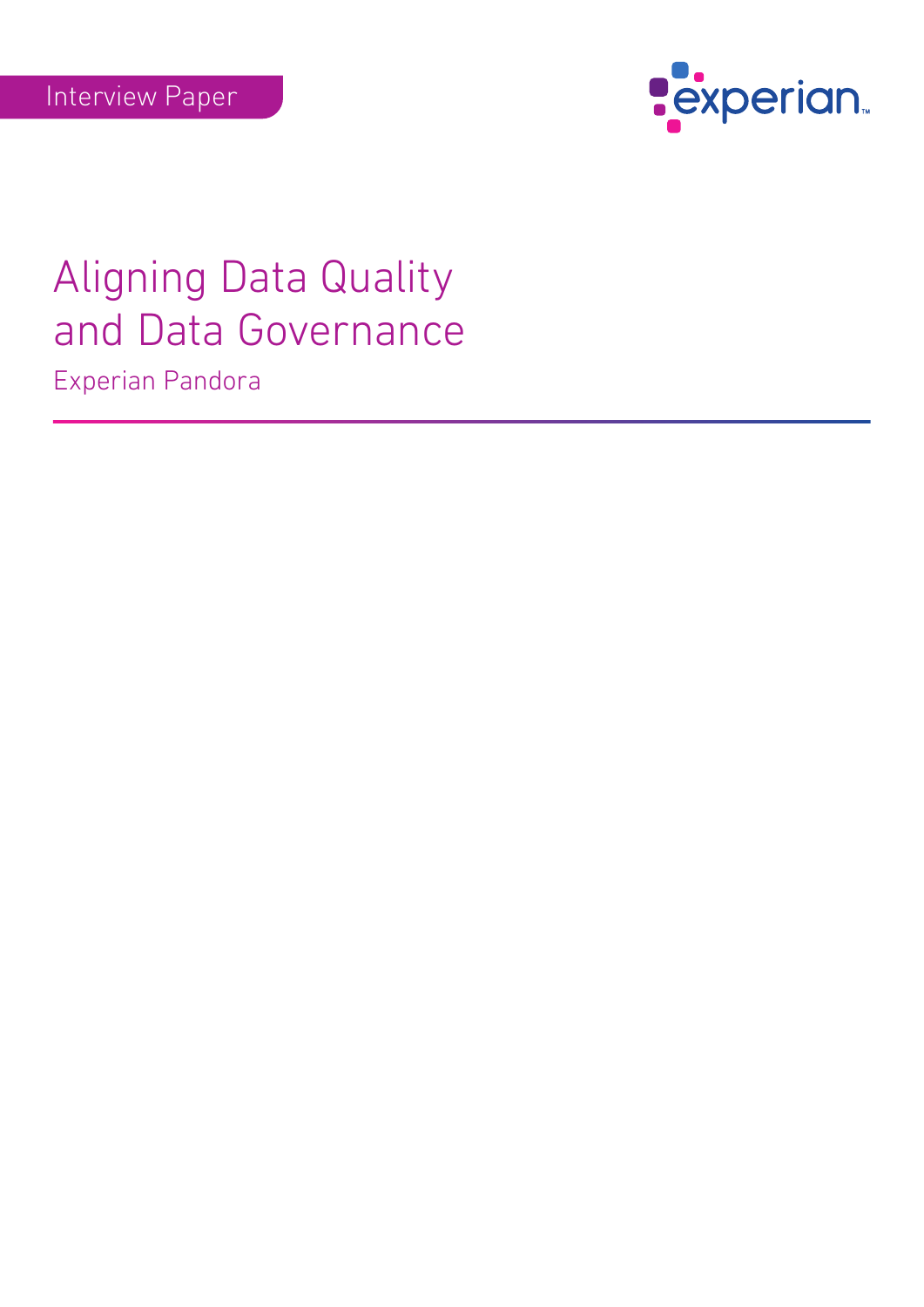#### Nicola Askham

Data Governance/Quality Coach and Practitioner

Nicola is an independent data management consultant, whose primary area of expertise is data governance. Nicola has experience in designing and implementing full data governance organisations in both regulatory and non-regulatory environments. She has worked in Data Management for ten years, initially for a leading UK Bank, before becoming a consultant at the beginning of 2009. Most recently Nicola has spent most of her time delivering data governance for Solvency II and also offers data governance coaching.

Nicola presents at Data Management Conferences, is a Director and Committee Member of DAMA UK and is on the Expert Advisory Panel of Data Quality Pro.com.

www.nicolaaskham.com



#### About Experian Pandora

Experian are creators of the analyst acclaimed Experian Pandora, a high-performance data management software product that is deployed on data quality, data governance and data migration projects across the globe.

Experian Pandora possesses unique technology that enables it to tackle every phase of the data quality management lifecycle with unrivalled performance and ease of use.

To discuss a trial for your next data quality, data governance or data migration project please contact Derek Munro : derek.munro@experian.com.



### Copyright Notice

© Experian

This document contains information, proprietary to Experian, which is protected by international copyright law. The information contained herein may not be disclosed to third parties, copied or duplicated, in whole or in part, without the prior written consent of Experian.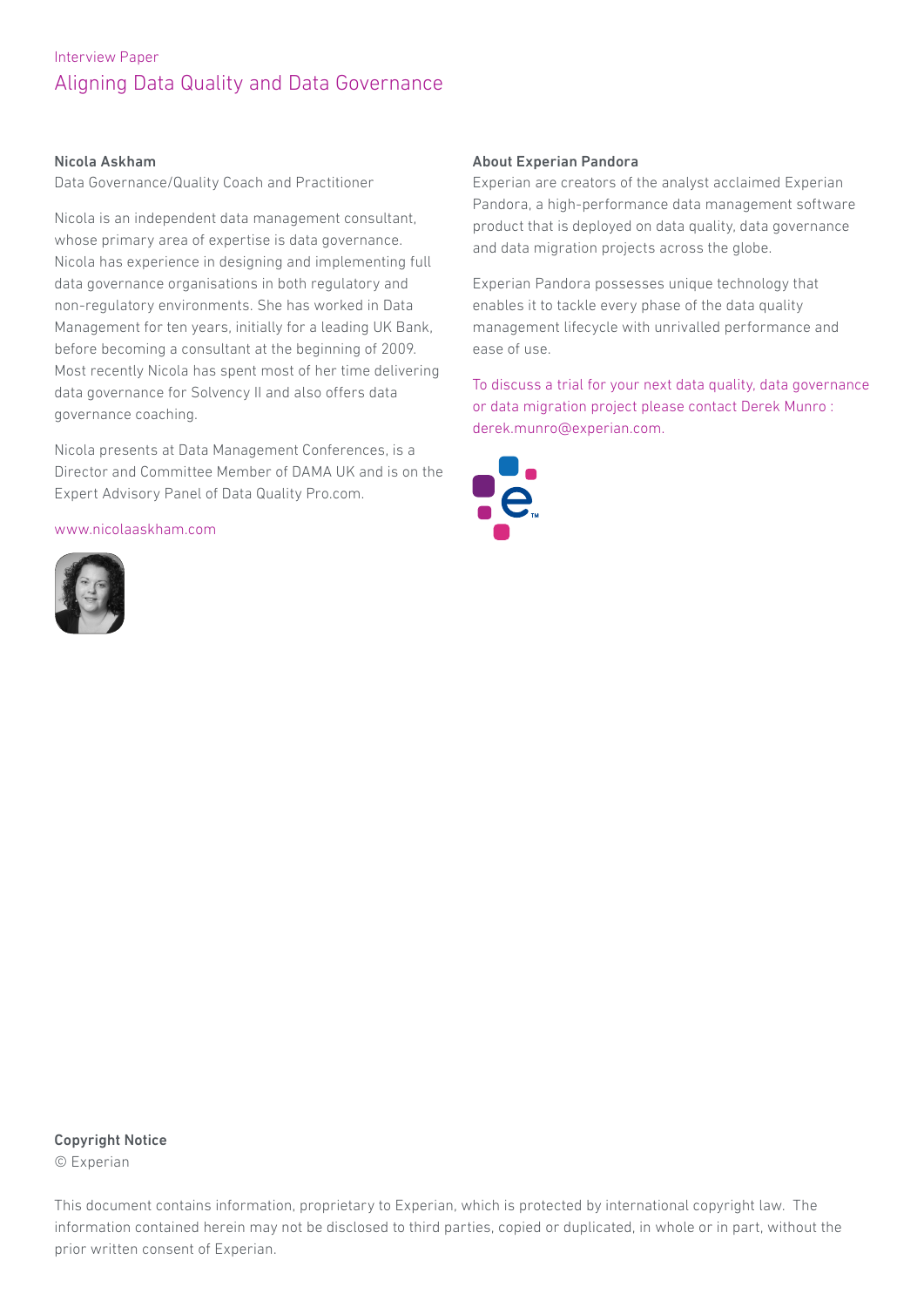## Interview

#### Derek Munro: Let's start with an obvious question that a lot of people seem to wrestle with - what is the difference between data quality and data governance?

Nicola Askham: That's a good question and is one that many people get confused about. The term data quality has been better known for much longer and most people are comfortable that they understand what activities the term is used to describe, however data governance as a discipline continues to bewilder those new to the terminology.

The easiest way to think of it is that data governance is the framework that you need to put in place in order to proactively manage your data. It is the framework that defines the roles and responsibilities for undertaking various data management activities. These activities will of course include measuring and improving the quality of your data.

They are two complementary data management disciplines and I would even go as far as to say that they enjoy a symbiotic relationship - doing one without the other would add very little value to your organisation.

### Derek Munro: If you look back at the early data quality and information quality books, there really was no mention of data governance so what caused it's prominence? Is it not just something companies have implemented but in another guise or naming convention?

Nicola Askham: That is a very fair reflection, indeed if I cast my mind back to when I started working in data governance 11 years ago, I did not know that what I was doing had a name. In fact it was two years later, after attending a conference, that I discovered that my roles and responsibilities at work were described as "Data Governance".

I think it's fair to assume that I was not the only person attempting to implement data governance at this time, and earlier, but it certainly was not labelled as such.

As to what has caused its rise to prominence, I would guess that numerous companies have discovered that their various data quality and data cleansing initiatives are at best tactical and of limited value if they are not undertaken as part of an overarching Data Governance framework.

A rise in the number of regulations requiring the

implementation of data governance have of course fuelled the focus on data governance. This is particularly true in the Financial Services sector where Basel III, CRD iv, Solvency II, Dodd-Frank and FATCA all require companies to implement a focus on data governance.

And let's not forget that whilst compliance is a significant driver, the recent years of economic turmoil have forced many organisations to question whether they were making key decisions about their business on the correct data and in my experience the more proactive companies have come to the realisation that failure to implement effective data governance impacts on both their efficiency and competitiveness.

### Derek Munro: You've obviously been involved in ramping up numerous data governance and data quality initiatives, can you share some practical tips based on successes you've had in the past?

Nicola Askham: First and foremost is to identify why you are undertaking data governance and data quality initiatives. Early on I learnt the hard way that trying to do them because it was a "good idea" or " best practice" rarely convinces people to allocate budget or resources to such projects. It is of the utmost importance that you ensure that any such initiatives are clearly aligned to and support your organisation's strategy and help it achieve its objectives.

One of my clients had great success in raising both the profile of and enthusiasm for their data governance initiative after clearly demonstrating how it helped their company achieve every one of the major goals laid out in its five year strategy.

Secondly you need to define the roles and responsibilities you wish to implement early on in your initiative and get the most senior of those roles engaged and signed up to support you as soon as possible. The whole point of such projects is to facilitate organisational change. It is impossible to implement such a change, if you are not able to articulate what roles and responsibilities you are expecting various individuals to take on.

Thirdly, never underestimate the amount of effort and the number of challenges you will experience when implementing these initiatives. It is relatively easy to design your data governance framework or data quality reporting project on paper. It is quite another thing to successfully implement it.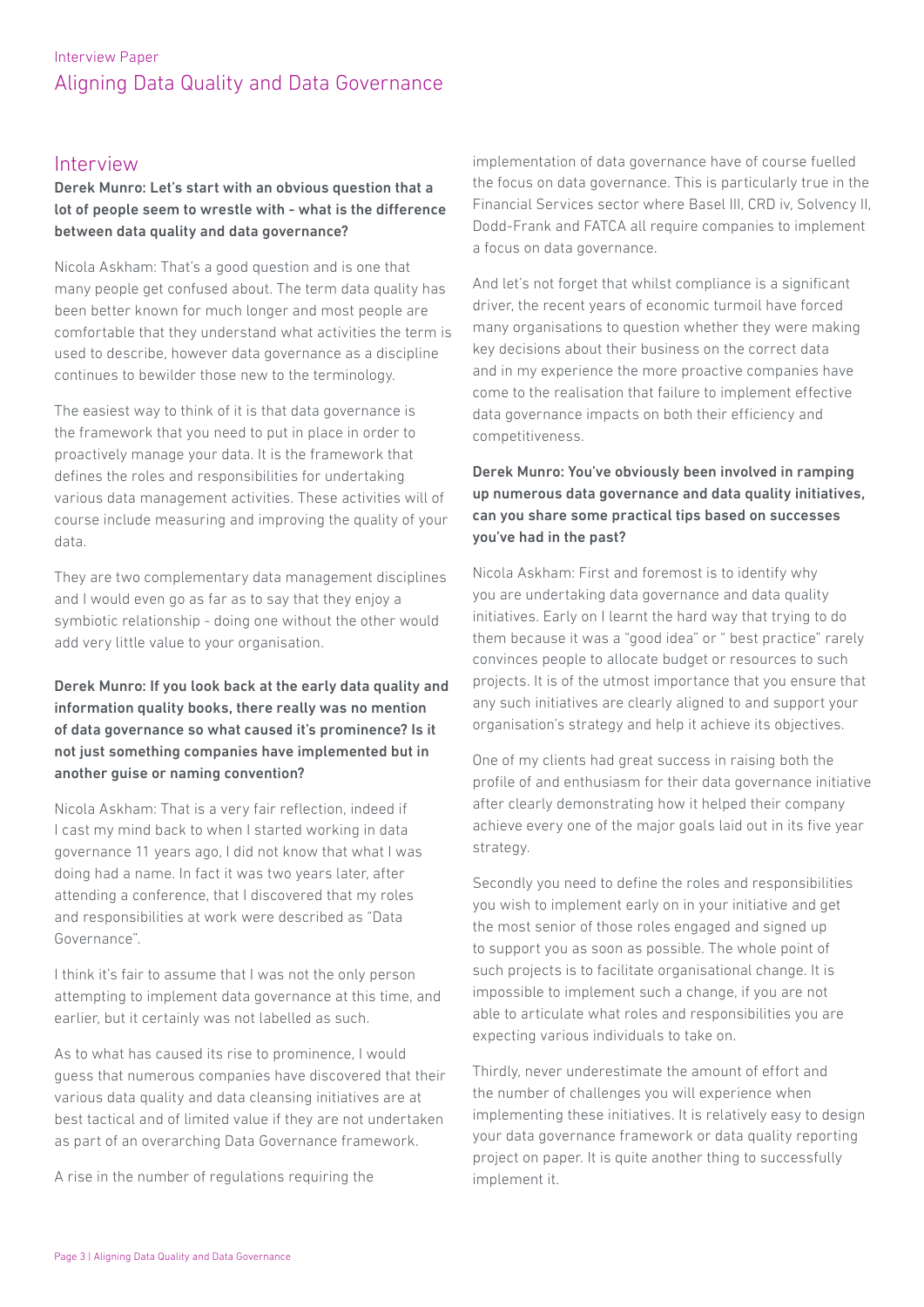Derek Munro: In terms of data quality and data governance alignment, what does an ideal data governance and data quality roadmap look like? Are there any preferred stages or sequences that are better to follow?

Nicola Askham: I think the important thing to focus on is that there is no single roadmap that is the perfect answer for every organisation. When I start working with a client, I do of course have a best practice data governance framework in mind, but the end result is adapted so that it meets their needs and culture.

As I often say (and indeed have already mentioned a couple of times in this interview) the first and most important stage is to identify why you are doing data governance and data quality. Knowing this will help you plan your roadmap. After all how can you plan your initiative properly, if you are not clear what problem you are trying to solve, or goals you are trying to achieve? Knowing this will also help you engage your stakeholders, as you will be in a better position to articulate what you are doing and why is important to do it.

Once you are clear why you are embarking on the initiative, you need to identify what you are aiming for. Are you aiming for "Data Governance Nirvana" where every single piece of data is proactively managed and monitored, or are you thinking of something a bit more realistic and achievable?

Once you know both why you are doing data governance and data quality and also what you are aiming for, you will be in a good position to plan your roadmap by prioritising those activities that move you in the right direction.

For a company who is experiencing a particular pain with the quality of a certain dataset, an early phase could be focused on addressing that data quality issue.

For others getting the basic roles and responsibilities defined and in place may be the most important.

Derek Munro: Finally, do you ever experience the situation where companies focus too much on the frameworks and infrastructure of data governance without actually solving any problems? If so, how should companies make their data governance initiatives truly results-oriented?

Nicola Askham: This is a great question Derek and it's certainly something I have seen more of late.

Having come to the realisation that data quality initiatives do not continue to add value in the long-term if they are not supported by data governance framework, many more organisations are focusing on this. However, as with any change programme, it is very easy to get bogged down in the detail of what you want to achieve rather than getting on with actually facilitating that change.

To be truly results oriented, I encourage all of my clients to align their data governance initiatives to their company's strategy and goals. As I explained earlier, you really do need to have a good understanding of why you are doing data governance and what value it will bring to your organisation. This will help you focus on implementing your data governance framework in a manner which has the greatest benefit for your company, particularly in terms of improved data quality.

I used to describe myself as a Data Governance Evangelist, however over the years I have been working in this area, I have become increasingly pragmatic, as it has become very clear to me that in order to be successful that data governance frameworks have to be implemented incrementally, in manageable sized chunks and also in a manner that is sympathetic to the culture and business of your organisation.

#### Derek Munro: Thank you for your sharing these insights today Nicola, inspiring words as ever.

Nicola Askham: It's been a pleasure, thank you Derek.